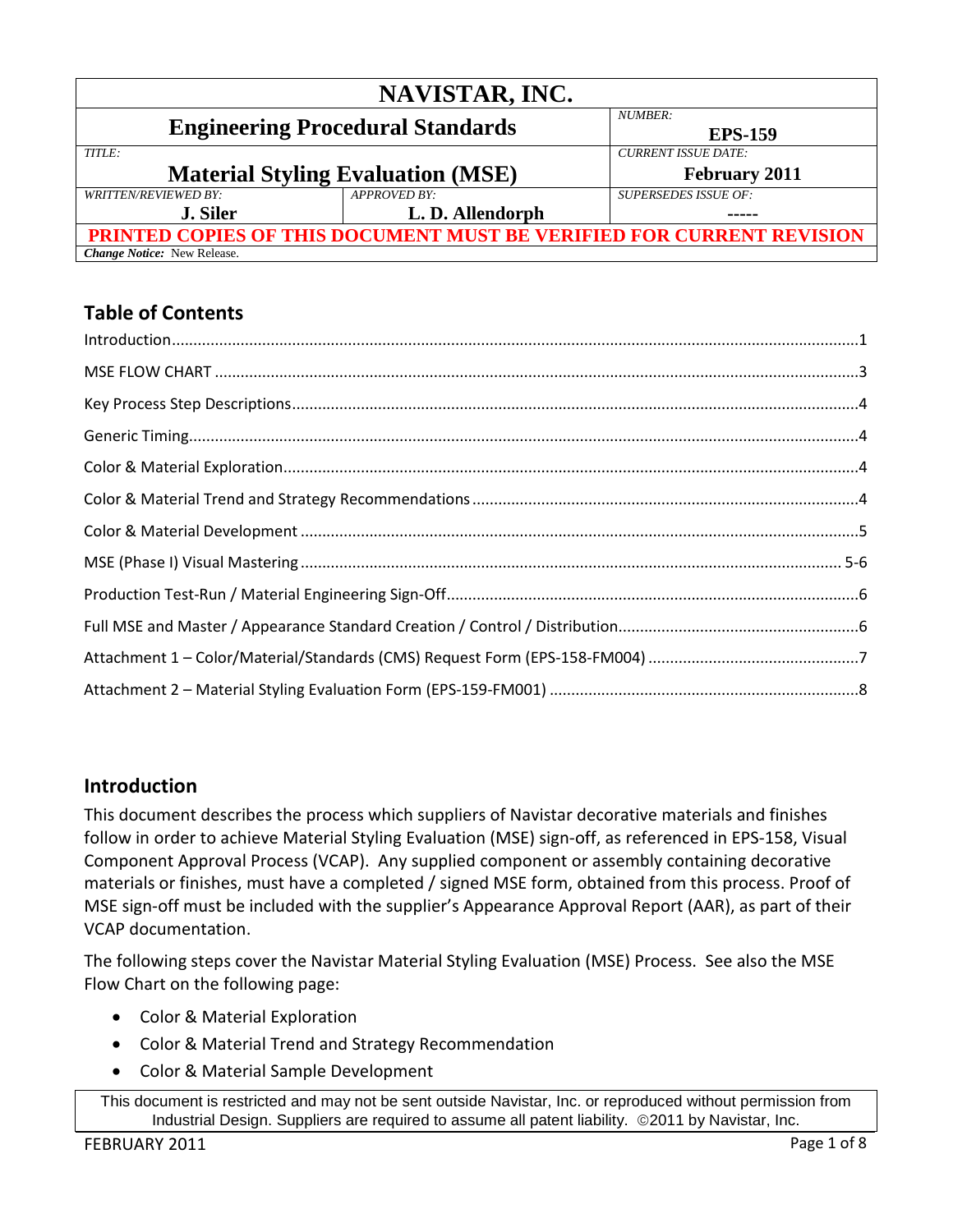| <b>NUMBER:</b> | .<br>TLE:                                            | DATE:<br><i><b>ISSUE</b></i><br>"IRRE.<br>$\sim$ |
|----------------|------------------------------------------------------|--------------------------------------------------|
| гdс<br>150     | (MSE)<br><b>Material</b><br>Styling Evaluation<br>ມເ | 2011<br><b>January</b>                           |

- MSE-Phase I-Visual Mastering
- Production Test run / Material Engineering Sign-Off
- MSE-Phase II (Full) and Appearance Standard Creation / Control / Distribution

Materials and finishes must be resubmitted for appearance evaluation and MSE approval under the following circumstances:

- Material change or raw material source change
- Re-sourcing of part to another supplier (includes Tier 2, 3, etc.)
- Re-location to another manufacturing facility
- Manufacturing process change that affects appearance
- Design change that affects appearance
- Restoration or repair made to a worn or damaged tool
- Capacity tooling (example-New chrome plating source brought online due to volume)

#### NOTE:

Under certain circumstances, the MSE resubmission can be waived. Upon request of supplier, Navistar Industrial Design /Craftsmanship (IDC) will determine on a case by case basis.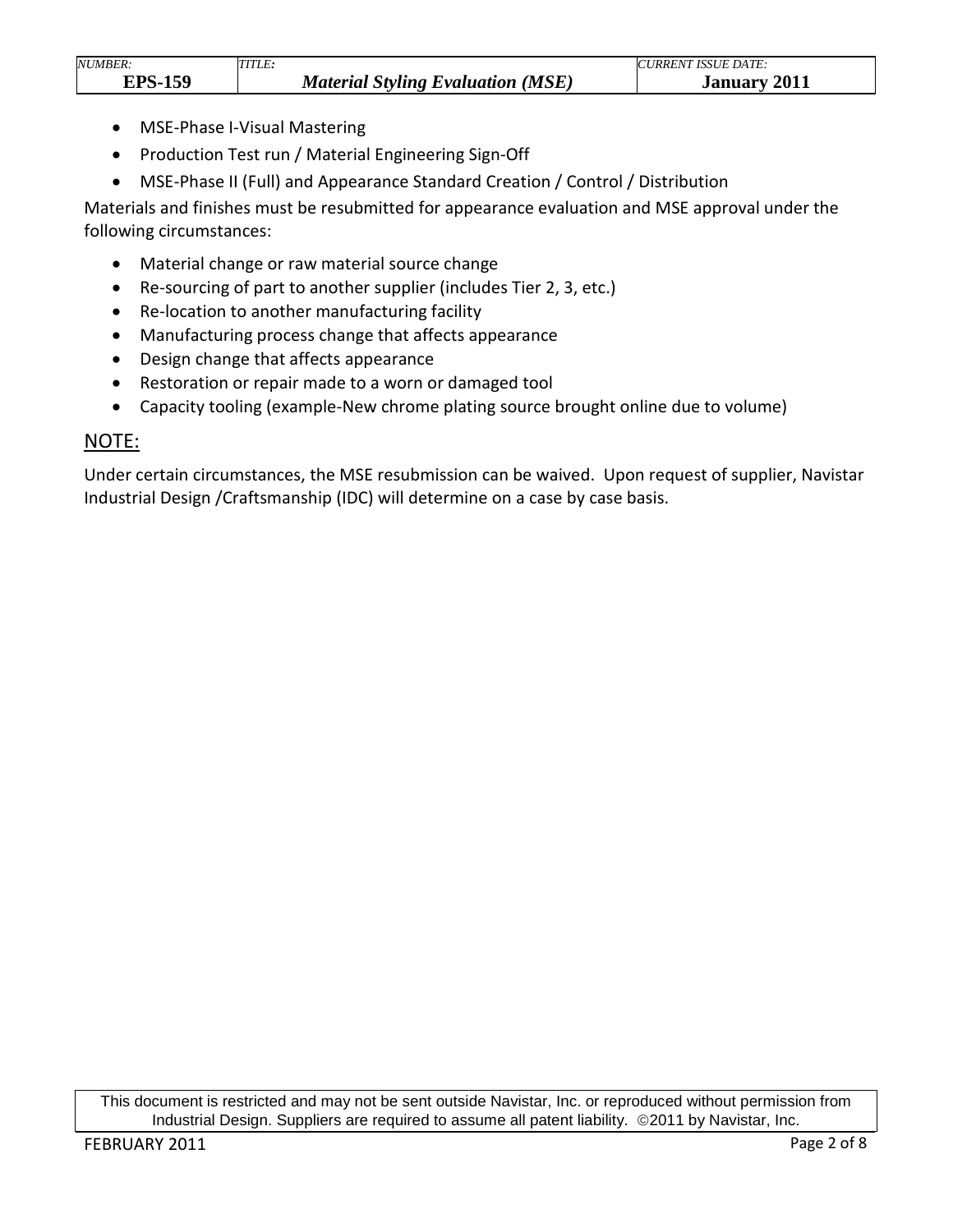<span id="page-2-0"></span>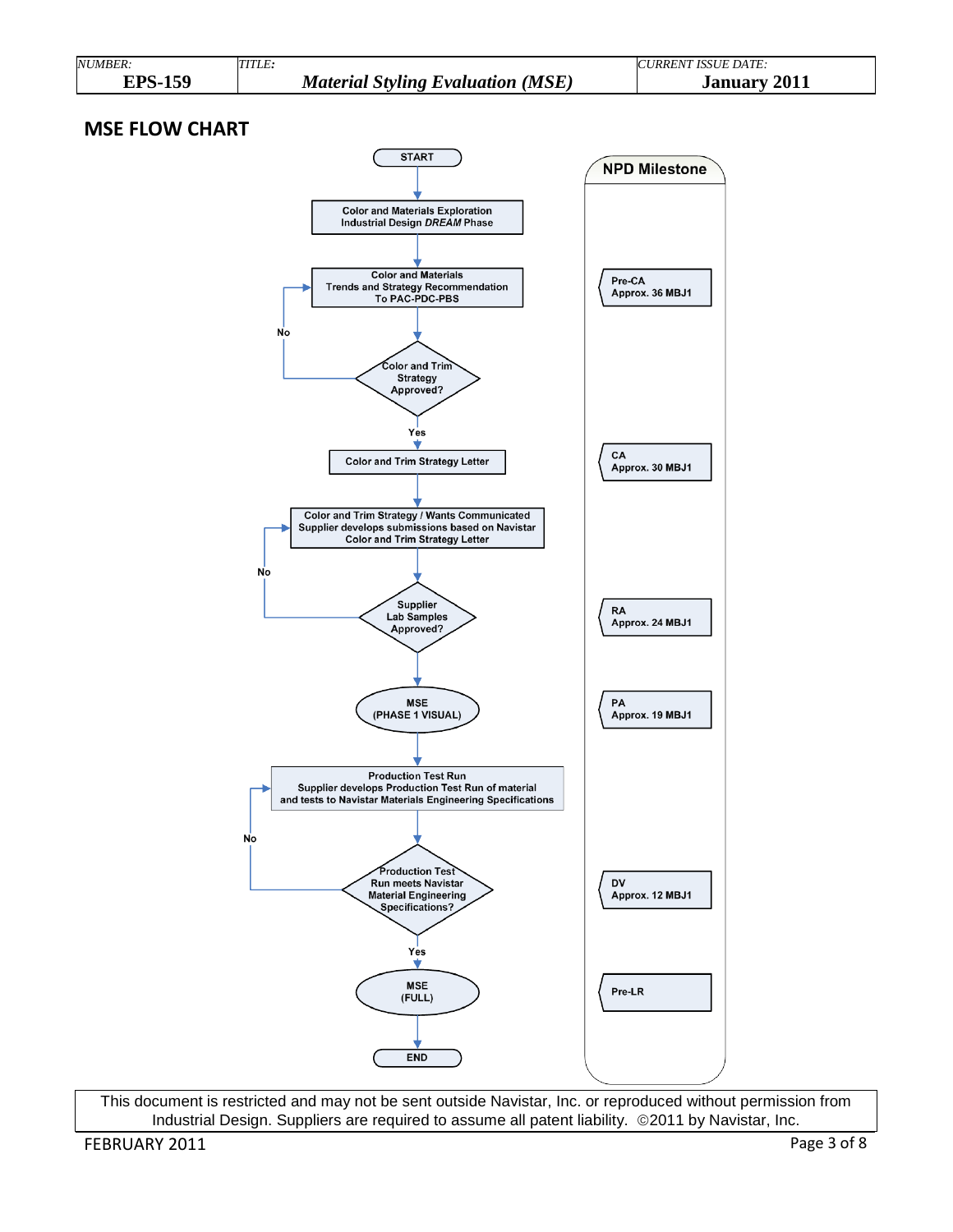### <span id="page-3-1"></span><span id="page-3-0"></span>**Key Process Step Descriptions**

#### **Generic Timing**

The specific events and generic timing for Material Styling Evaluation, are shown in context with the overall Navistar Design Process on Attachment 1. The intent is to provide the program team with key events to ensure a successful launch, with fully approved materials.

#### <span id="page-3-2"></span>**Color & Material Exploration**

Navistar Industrial Design-Color and Materials, is responsible for the appearance finishes on all commercial (non-military) products related to visual (aka "decorative") components produced by Navistar, including but not limited to:

- Fabrics and Carpet
- Leather and Vinyl
- Paint Colors and applied finishes
- Mold-In-Color Plastic Colorant
- Hydrographic and In-Mold Decorated patterns and finishes
- All textures associated with visual components, regardless of manufacturing method
- Graphics, Labels and Badging

All such materials and finishes will be reviewed for adherence to design intent and appearance harmony with other materials, both interior and exterior of vehicle.

The Color & Material Exploration phase is conducted pre-Charter Approval. During the Exploration phase, Navistar ID / Color & Material personnel study color, material, and finish trends from a variety of industries. Advanced color, material, and finish strategies are then formulated for management review. Market research data are also studied to determine customer preferences and establish color and trim strategy proposals.

## <span id="page-3-3"></span>**Color & Material Trend and Strategy Recommendations**

Trend boards are assembled and Color & Trim Strategy presentations are conducted with Navistar management, using representative samples from any source, creating thematic "Environments" that showcase appearance alternatives from comprehensive systems to single detail items. These presentations are integral with the objectives of Design and Craftsmanship; to create added value for the customer at an affordable cost.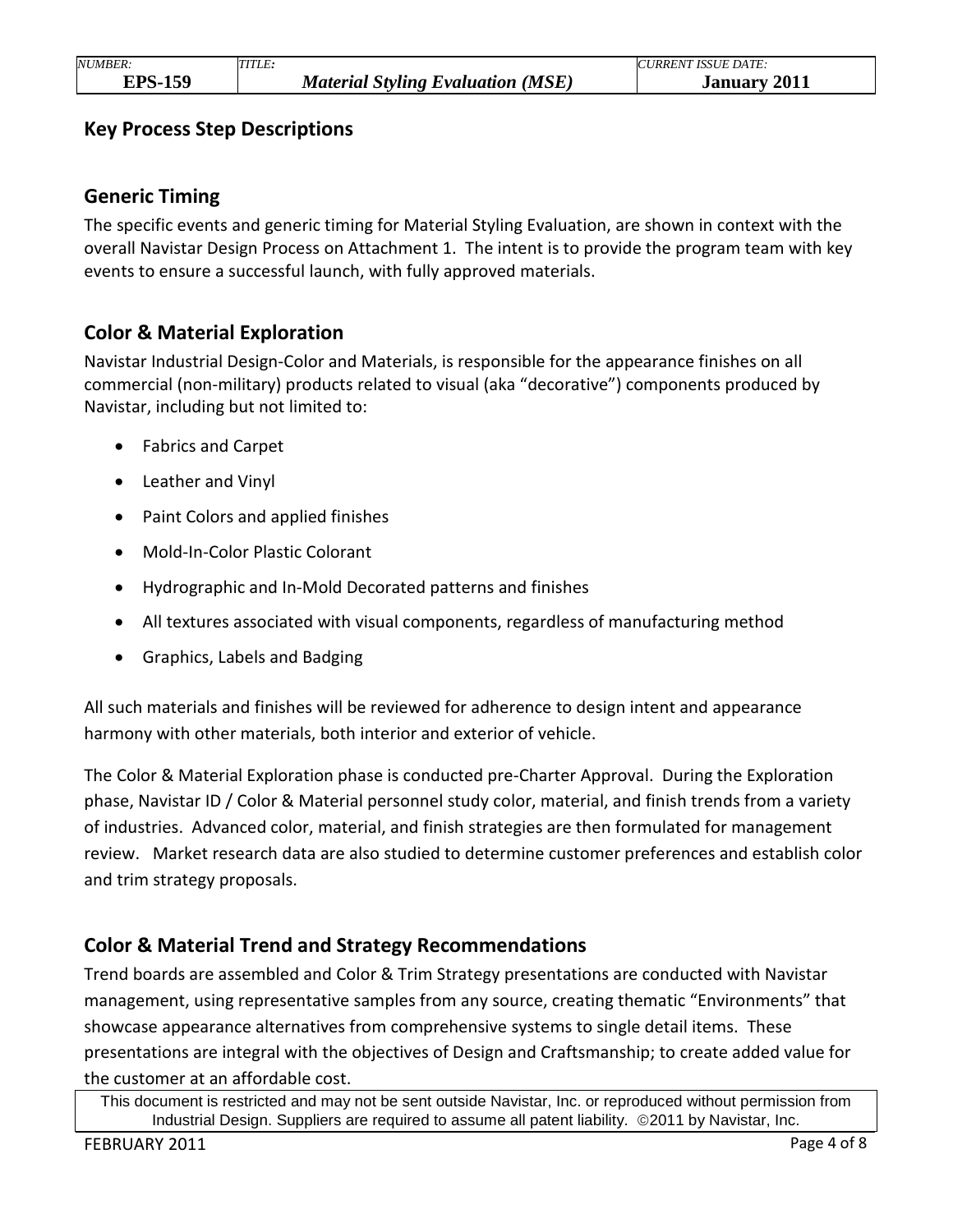| <i>NUMBER:</i> | <i>TITLE:</i>                            | URRENT ISSUE DATE:     |
|----------------|------------------------------------------|------------------------|
| 150<br>TPS.    | <b>Material Styling Evaluation (MSE)</b> | 2011<br><b>January</b> |

When all parties are in alignment, a Color & Trim Strategy Letter is drafted, coinciding with Navistar Product Development (NPD) Charter Approval. This letter serves as the kick-off of the MSE process. The C&T Strategy letter directs Industrial Design to pursue the color, material, and finish strategy by engaging the supply base for input. This letter also establishes content and budget parameters for both design and engineering reference.

## <span id="page-4-0"></span>**Color & Material Development**

Navistar Industrial Design / Color & Materials will extend invitations to the supply base at the beginning of the Development phase. Color & Trim strategy is shared, along with a list of "Wants and Needs", based on C&T Strategy Letter direction. Navistar expectations for Quality, Cost and Timing are also conveyed. The CMD phase is iterative in nature; the supply base offers solutions and alternatives using "lab samples"; Samples will be reviewed, corrected, and signed-off using the MSE form, and assigned one of two possible designations:

- o APPROVED Supplier may immediately proceed to production test run for Material Engineering test certification.
- o CORRECT AND RESUBMIT Supplier must correct all appearance deficiencies and submit revised samples for approval.

Color & Materials group reviews and guides the refinement of subsequent sample submissions until appropriate appearance solutions are reached.

## <span id="page-4-1"></span>**MSE (Phase I) Visual Mastering**

Lab samples that meet all appearance criteria are assigned *Visual Master* MSE status. Navistar's MSE approval document (see attachment) tracks the progress of each item submitted for development. This form will follow the material / finish through the MSE process and, once fully approved, will be a required reference document for any component that uses that material / finish. A copy of the MSE, when applicable, must accompany the Appearance Approval Report for a supplier to achieve full appearance approval (AAR).

Navistar Color & Materials Group, at their discretion, may request multiple duplicate Lab samples for program planning and management review purposes. Duplicate visual master samples can be used for color harmony with other visual components within a program. Visual MSE material should be of reasonable size for reference and discussion purposes. During the development and visual mastering processes, it is expected that the supplier will familiarize themselves with Navistar Materials Engineering requirements for the product they will provide.

This document is restricted and may not be sent outside Navistar, Inc. or reproduced without permission from Industrial Design. Suppliers are required to assume all patent liability. ©2011 by Navistar, Inc.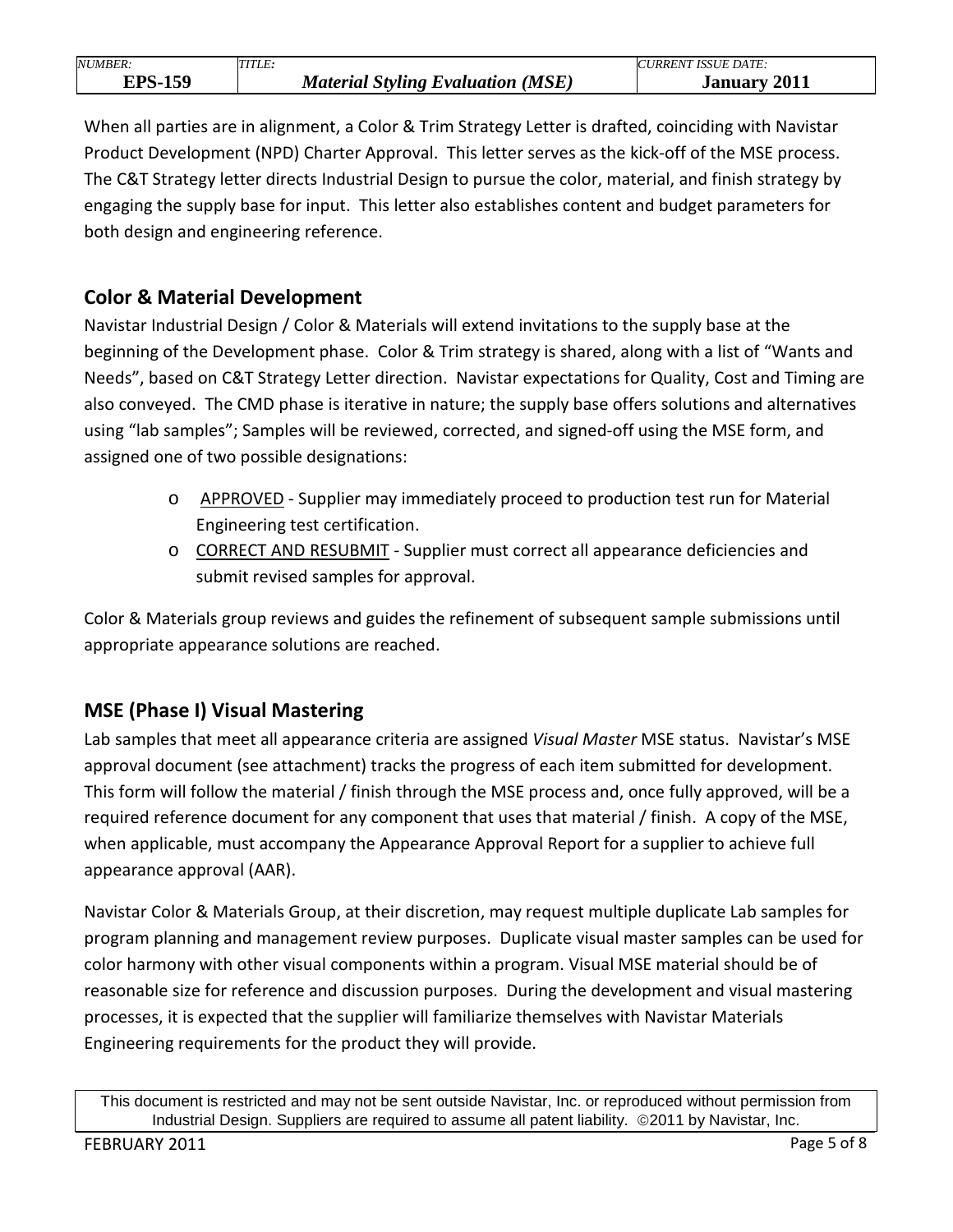| NUMBER: | TITLE:                                         | <b>ISSUE DATE:</b><br><i>JRREN'</i> |
|---------|------------------------------------------------|-------------------------------------|
| EΩ      | (MSE)<br>Material<br><b>Styling Evaluation</b> | 2011<br>anuary                      |

NOTE: MSE sign-off of Lab samples is not considered complete MSE. Appearance standards used for production programs must be certified by Navistar Materials Engineering.

## <span id="page-5-0"></span>**Production Test-Run / Material Engineering Sign-Off**

Full MSE status is achieved by successful passage of the requirements prescribed by Navistar Materials Engineering. A material / finish not certified by Navistar ME cannot be used for production programs. The supplier is responsible for accessing the specifications and performing all tests (third party test data is acceptable in most cases). Supplier submits both data and samples from a Production-Level Test Run; hand-made lab samples are not acceptable for this process. Navistar Material Engineering staff will review all samples, test data, and may request additional testing if warranted. Upon successful completion of all testing, Navistar Materials Engineering will sign the MSE certifying it as Fully Approved.

## <span id="page-5-1"></span>**Full MSE and Master / Appearance Standard Creation / Control / Distribution**

Once certified, a representative sample from the Test Production Run will be tagged and placed in the Industrial Design Color & Materials archive as the master sample for that particular material / finish. As applicable, the supplier will be asked to create and ship a number of representative master samples for distribution to program teams as Appearance Standards. Throughout the production life of a program material / finish, it may be necessary for the original master supplier to provide additional standards for Navistar usage.

All interior masters can be obtained through Navistar Design or Navistar Materials Engineering. The Color / Material / Standards (CMS) Request Form (Attachment 1 on page 7) may be faxed or sent via email to the appropriate Master Distribution contact. Exterior paint masters can be purchased from Navistar paint supplier (Akzo Nobel). Refer to Attachment Y for up-to-date distribution contact information.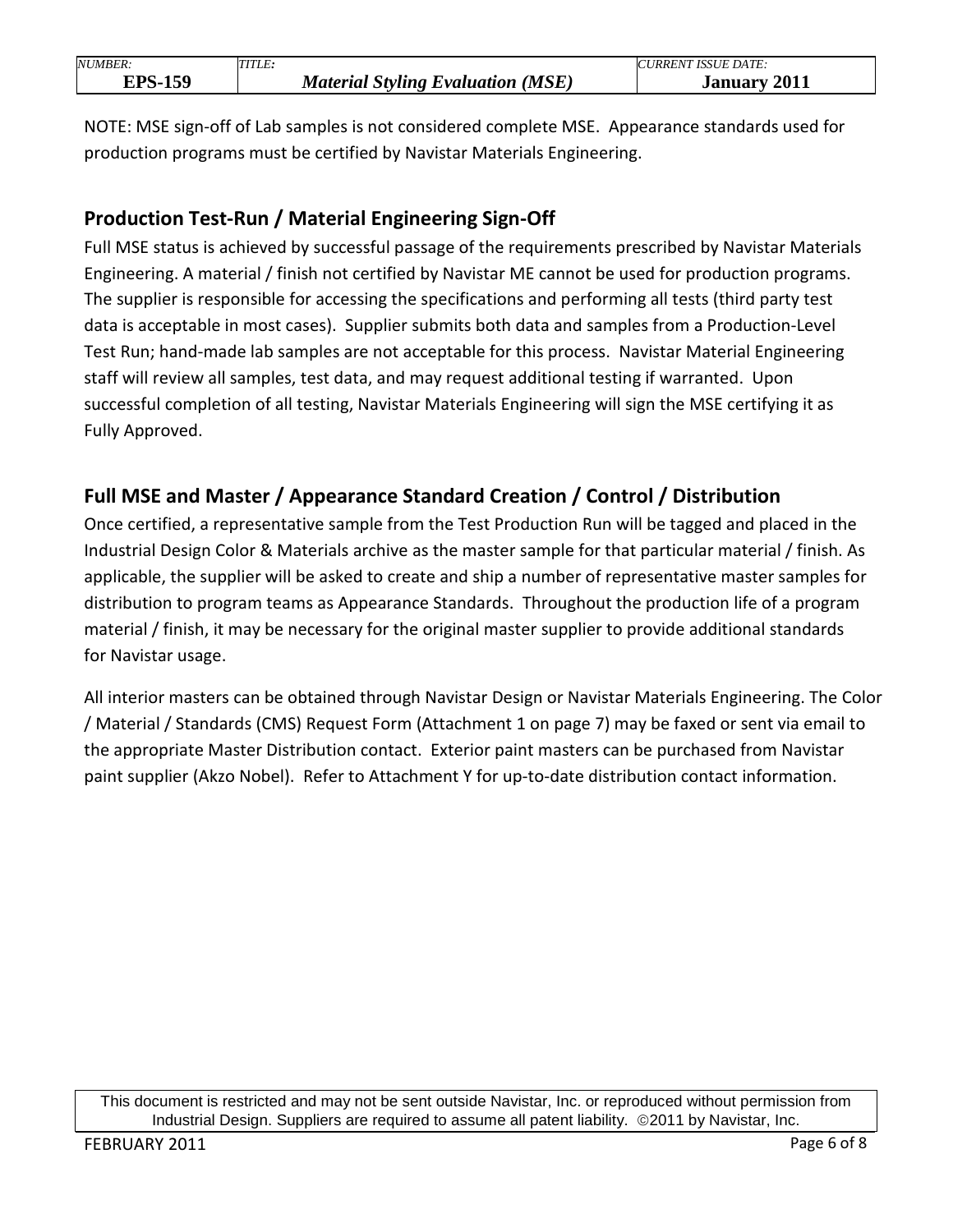<span id="page-6-0"></span>

| <b>NUMBER:</b>                                                                         |                                | TITLE:                                                                                                 |                                                                 |                               |                                   |                       |                                     |                                | <b>CURRENT ISSUE DATE:</b>                   |                                                 |
|----------------------------------------------------------------------------------------|--------------------------------|--------------------------------------------------------------------------------------------------------|-----------------------------------------------------------------|-------------------------------|-----------------------------------|-----------------------|-------------------------------------|--------------------------------|----------------------------------------------|-------------------------------------------------|
| <b>EPS-159</b>                                                                         |                                |                                                                                                        | <b>Material Styling Evaluation (MSE)</b><br><b>January 2011</b> |                               |                                   |                       |                                     |                                |                                              |                                                 |
| Attachment 1 - Color/Material/Standards (CMS) Request Form (EPS-158-FM004)<br>NAVISTAR |                                |                                                                                                        |                                                                 |                               |                                   |                       | <b>Master Standard Request Form</b> |                                | <b>EPS-158-FM004</b><br><b>Revision: New</b> |                                                 |
|                                                                                        |                                |                                                                                                        |                                                                 |                               |                                   |                       |                                     |                                | Revision Date: 29 JUNE 2011                  |                                                 |
| <b>DATE</b>                                                                            | <b>SUPPLIER</b><br><b>NAME</b> |                                                                                                        |                                                                 |                               | <b>SUPPLIER</b><br><b>CONTACT</b> |                       |                                     | <b>SUPPLIER</b><br><b>CODE</b> |                                              | <b>ORDER STATUS</b><br>(NAVISTAR TO UPDATE)     |
|                                                                                        |                                |                                                                                                        |                                                                 |                               |                                   |                       |                                     |                                |                                              | YELLOW = IN PROCESS<br><b>GREEN = FILLED</b>    |
| <b>SUPPLIER ADDRESS / SHIP TO</b>                                                      |                                |                                                                                                        |                                                                 |                               |                                   |                       |                                     |                                |                                              |                                                 |
| <b>STREET</b>                                                                          |                                |                                                                                                        |                                                                 |                               |                                   | <b>FAX NUMBER*</b>    |                                     |                                |                                              |                                                 |
| CITY / TOWN                                                                            |                                |                                                                                                        |                                                                 |                               |                                   |                       | OFFICE PHONE NUMBER*                |                                |                                              |                                                 |
| <b>STATE / REGION</b>                                                                  |                                |                                                                                                        |                                                                 |                               |                                   |                       | <b>MOBLE PHONE NUMBER*</b>          |                                |                                              |                                                 |
| <b>ZIP / POSTAL CODE</b>                                                               |                                |                                                                                                        |                                                                 |                               |                                   | <b>CONTACT E-MAIL</b> |                                     |                                |                                              |                                                 |
|                                                                                        |                                | *For telephone and FAX numbers outside the United States, please include country and city code numbers |                                                                 |                               |                                   |                       |                                     |                                |                                              |                                                 |
| □ LOCAL (supplier pick-up)                                                             |                                |                                                                                                        | $\Box$ US MAIL                                                  |                               | <b>EXPEDITE - Method</b>          |                       |                                     |                                |                                              |                                                 |
| <b>PROGRAM</b><br><b>NUMBER</b>                                                        |                                | **MATERIAL<br><b>TYPE</b>                                                                              |                                                                 | <b>TEXTURE</b><br><b>CODE</b> |                                   |                       | <b>COLOR ID CODE</b>                | QTY                            |                                              | <b>REQUEST STATUS</b><br>(NAVISTAR TO COMPLETE) |
|                                                                                        |                                |                                                                                                        |                                                                 |                               |                                   |                       |                                     |                                |                                              |                                                 |
|                                                                                        |                                |                                                                                                        |                                                                 |                               |                                   |                       |                                     |                                |                                              |                                                 |
|                                                                                        |                                |                                                                                                        |                                                                 |                               |                                   |                       |                                     |                                |                                              |                                                 |

\*\* MATERIAL TYPES

PLASTIC: Molded in Color (MIC) Texture Master Standards SOFT TRIM: Fabric / Vinyl / Leather **PAINT: Metal Paint Panel Standards** 

Paint Standard requests are required by Navistar Industrial Design only to ensure adequate quantities of panels are generated per each color/program. Suppliers shall enter on line requests for standards directly from Navistar's paint supplier Akzo.

. Paint online requests: http://akzonobel.formbin.com/forms/color

| • Paint, online requests: http://akzonoper.formpin.com/forms/color |
|--------------------------------------------------------------------|
| . Paint, contact Directly:                                         |
| AkzoNobel Car Refinishes                                           |
| 1845 Maxwell Street                                                |
| Troy, MI 48084                                                     |
| Attn: Color Services                                               |
| Phone # - 800-618-1010                                             |
| Fax # - 248-637-0479                                               |
| Email: ColorSupport.ANCRNA@akzonobel.com                           |
|                                                                    |